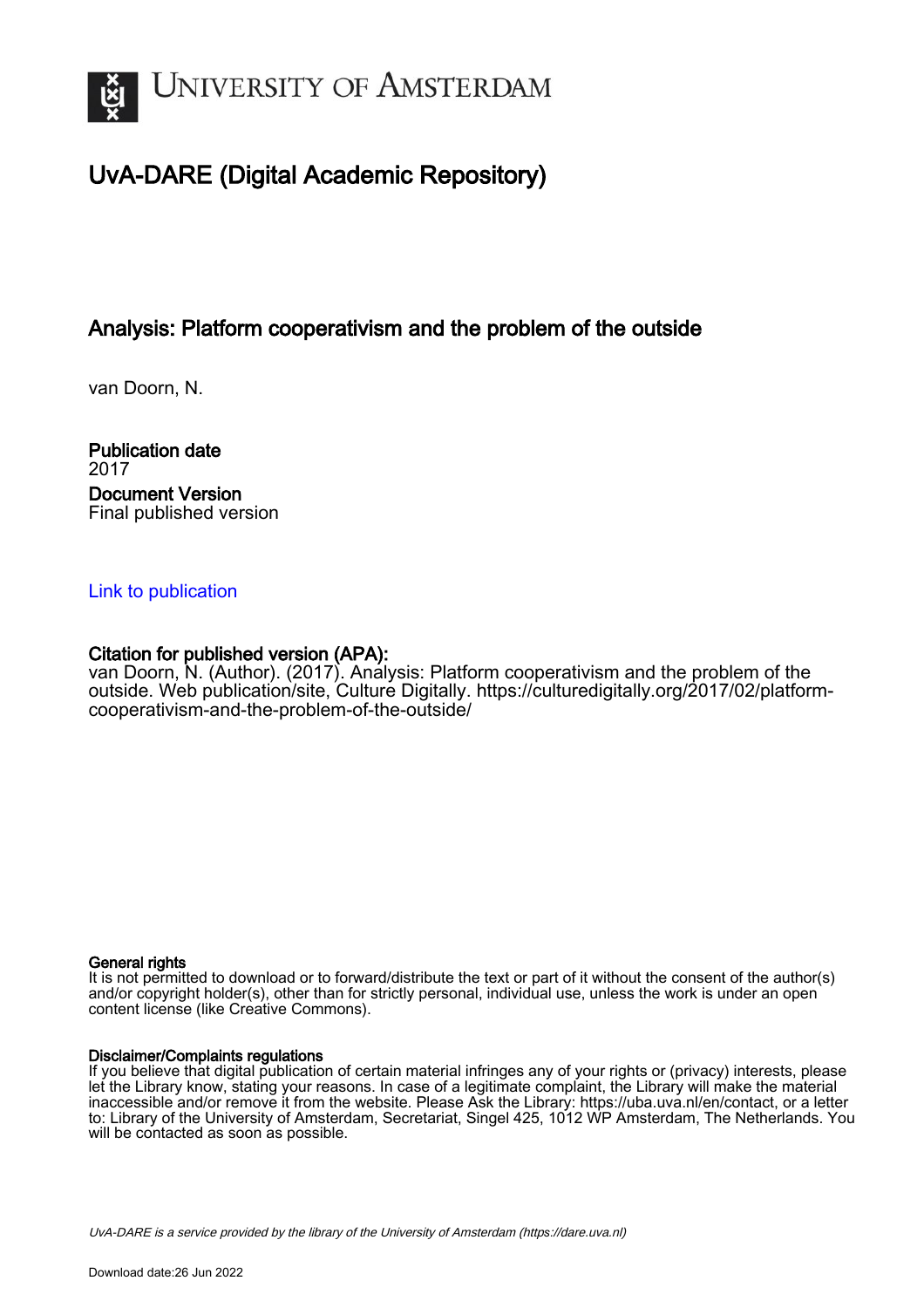**J** [TWITTER](https://twitter.com/culturedig) | **f** [FACEBOOK](https://www.facebook.com/culturedigitally) | 8 [FEED](http://feeds.feedburner.com/nsfworkshop)

[Culture Digitally](https://culturedigitally.org/) *To search, type and hit enter.*

**[HOME](https://culturedigitally.org/) [ABOUT](https://culturedigitally.org/about/) [DIALOGUES](https://culturedigitally.org/dialogues/) [DIGITAL KEYWORDS](https://culturedigitally.org/digital-keywords/) [FESTIVAL OF MEMEOLOGY](https://culturedigitally.org/festival-of-memeology/)**



# **Analysis: Platform cooperativism and the problem of the outside**

[NIELS VAN DOORN](https://culturedigitally.org/author/niels-van-doorn/) · FEBRUARY 7, 2017

Digital platforms are rapidly transforming the way we work and generate income, create and share value, and sustain ourselves in post-welfare societies. By merging functions traditionally associated with either market or state actors, such as the orchestration of basic services like temporary housing or transportation, they act as new institutional forms that help to redraw the social contract governing relations between civil society, the market, and the state in the 21st century. As scholars and pundits attempt to come to grips with these major transformations, some have heralded the positive contributions of platforms that coordinate and leverage people's ["collaborative consumption](http://www.collaborativeconsumption.com/)" of goods and services in a way that privileges access over ownership. The business studies literature, for instance, has praised the nascent "sharing" or "platform" economy for stimulating innovation and economic growth by giving birth to a "[crowd-based"](https://mitpress.mit.edu/sharing-economy) version of capitalism in which platform "[ecosystems"](https://hbr.org/2016/04/pipelines-platforms-and-the-new-rules-of-strategy) allow all participants to generate value by bypassing institutional market barriers and lowering transaction costs. In contrast, labor and legal scholars have addressed the plight of workers in what they prefer to term the "[on-demand](http://rooseveltinstitute.org/wp-content/uploads/2016/09/Rahman-New-Social-Contract.pdf)" or ["gig](https://ecampus.itcilo.org/pluginfile.php/25267/mod_page/content/35/Conditions%20of%20Work%20and%20Employment%20Series%20No.%2071.pdf)" economy, which thrives on independent contractors who are responsible for arranging their social safety net. According to a number of [critics](http://us.macmillan.com/books/9781250071583), platforms like Uber and TaskRabbit treat their contingent workforce as a hyperflexible commodity, exacerbating persistent income inequality and worker precarity. At the same time, scholars, activists, developers, and labor organizers have suggested that we should shift our critical focus from corporate models of platform-mediated value capture to the cultivation of grassroots, community-based initiatives that mobilize platforms for more egalitarian and equitable modes of value creation and distribution.



 $\overline{\mathbf{v}}$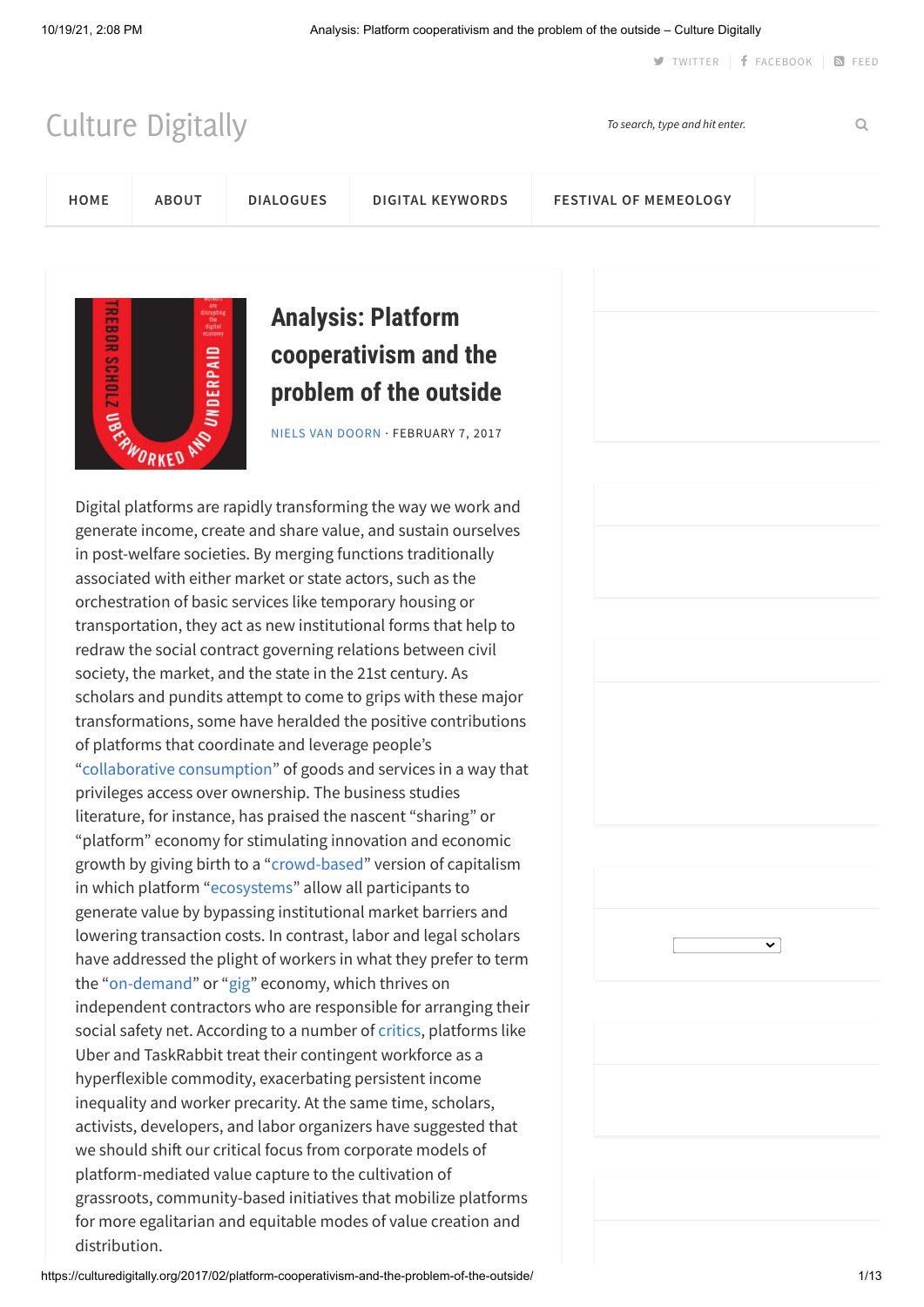These voices have recently converged in a global chorus that aims to spread the gospel of "[platform cooperativism"](http://platformcoop.net/), a [nascent movement propelled by the desire for a collectively](https://ioo.coop/) owned and democratically governed internet as a means to achieve social justice. Two books, released almost simultaneously near the end of 2016, articulate this desire for radical change and both contain passionate arguments and proposals for a better future of work. The first, Trebor Scholz's *[Uberworked and Underpaid: How Workers Are Disrupting the](http://www.polity.co.uk/book.asp?ref=9780745653563) Digital Economy* (Polity 2016), offers a critical survey of the rise of digital labor as both an outcome and a driver of ongoing labor market restructuring, which has heralded new forms of value extraction and the end of employment as some once knew it. But aside from presenting a critique of "platform capitalism", the monograph also proposes a framework, or a roadmap, for building alternative infrastructures that resist – or at least attempt to bypass – the extractive business models currently dominating our digital economy. Having coined and conceptualized the term platform cooperativism in earlier publications, Scholz here provides a more elaborate reflection on this agenda-setting notion which has magnetized a budding collective of people and organizations fed up with the socioeconomic status quo.

This collective first assembled in November 2015, during the "Platform Cooperativism: The Internet, Ownership, Democracy" event in NYC, organized by Scholz and journalist Nathan Schneider. Having drawn the interest of a 1000+ attendees and the mainstream media, presenters shared their visions of what platform cooperativism could/should be about and how it may be realized and consolidated. A number of these presentations formed the groundwork of the second book considered here, coedited by Scholz and Schneider: *Ours to Hack and to Own: The [Rise of Platform Cooperativism, a New Vision for the Future of](http://platformcoop.net/book) Work and a Fairer Internet* (OR Books 2016). This rich volume collects forty contributors with a variety of different backgrounds and showcases a diverse set of businesses and projects that either enact the platform coop model or support its materialization. Indeed, one of the main points hammered home throughout both books is how actually existing platform coops crucially depend on a nurturing "ecosystem" of institutions and services that offer resources ranging from financing tools and open source software to incentivizing policy measures. As I will discuss below, however, the composition of such an ecosystem and the level of autonomy platform coops should have within it remain two significant points of contention among those committed to creating a sustainable alternative to platform capitalism.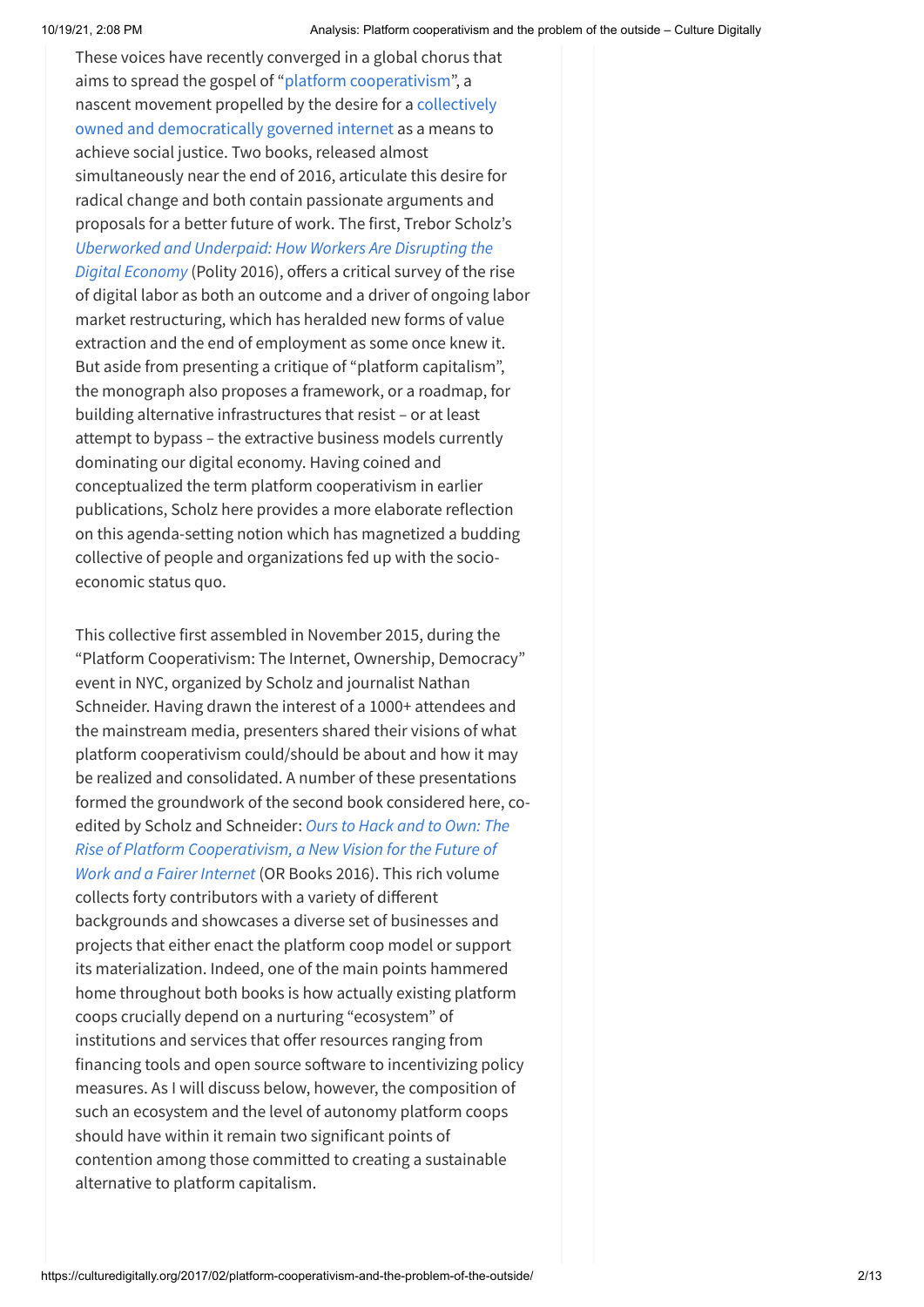While many scholarly works feature excellent critical analyses of



a particular problem while eventually falling short when it comes to offering concrete solutions, Scholz's *Uberworked and Underpaid* offers a book-length manifesto providing readers with what he calls "actionable advice" that is incisive and extremely pertinent despite being derived from a frequently scattershot analysis. Perhaps the book's most prominent yet easily excusable problem is the oversized scope and ambition of its first part,

comprising chapters one through four. Here Scholz advances a typology and a vocabulary for the study of digital labor as well as introducing his concept of "crowd fleecing", which is intended to "describe a discontinuity between traditional and contemporary forms of exploitation" (p. 7). The expansive digital labor typology presented in the first two chapters covers a lot of ground and includes both paid and unpaid forms of digital work – a decision that indicates the book's roots in the Digital Labor conferences organized by Scholz in 2009 and 2014, each of which highlighted one category.

Yet what the typology, like the "crowd fleecing" concept, gains in comprehensiveness it loses with respect to its ability to scaffold a coherent political critique of digital labor: what forms of solidarity can be forged between Facebook users, game modders, Uber drivers, and freelance web designers when the latter two groups already tend to share very little in terms of their daily work experience and socio-economic positionality? And to what extent are the value-generating activities of these groups subjected to the same, or similar, forms of extractive and disciplinary operations? These fundamental questions are never substantially addressed, as Scholz's panoramic approach to platform capitalism weaves together a story about the variegated yet altogether exploitative nature of digital labor in a way that sidesteps a more in-depth and nuanced analysis of the important issues he aims to tackle.

That this approach comes with some problematic conflations and polarizations becomes apparent in chapter one, which discusses multiple forms of paid digital labor that have helped to facilitate a shift toward non-standard, often precarious work arrangements and a concomitant decline in salaried employment. While the survey presented here usefully – if unevenly – attends to the diversity of digital labor practices and environments, particularly with respect to online crowdwork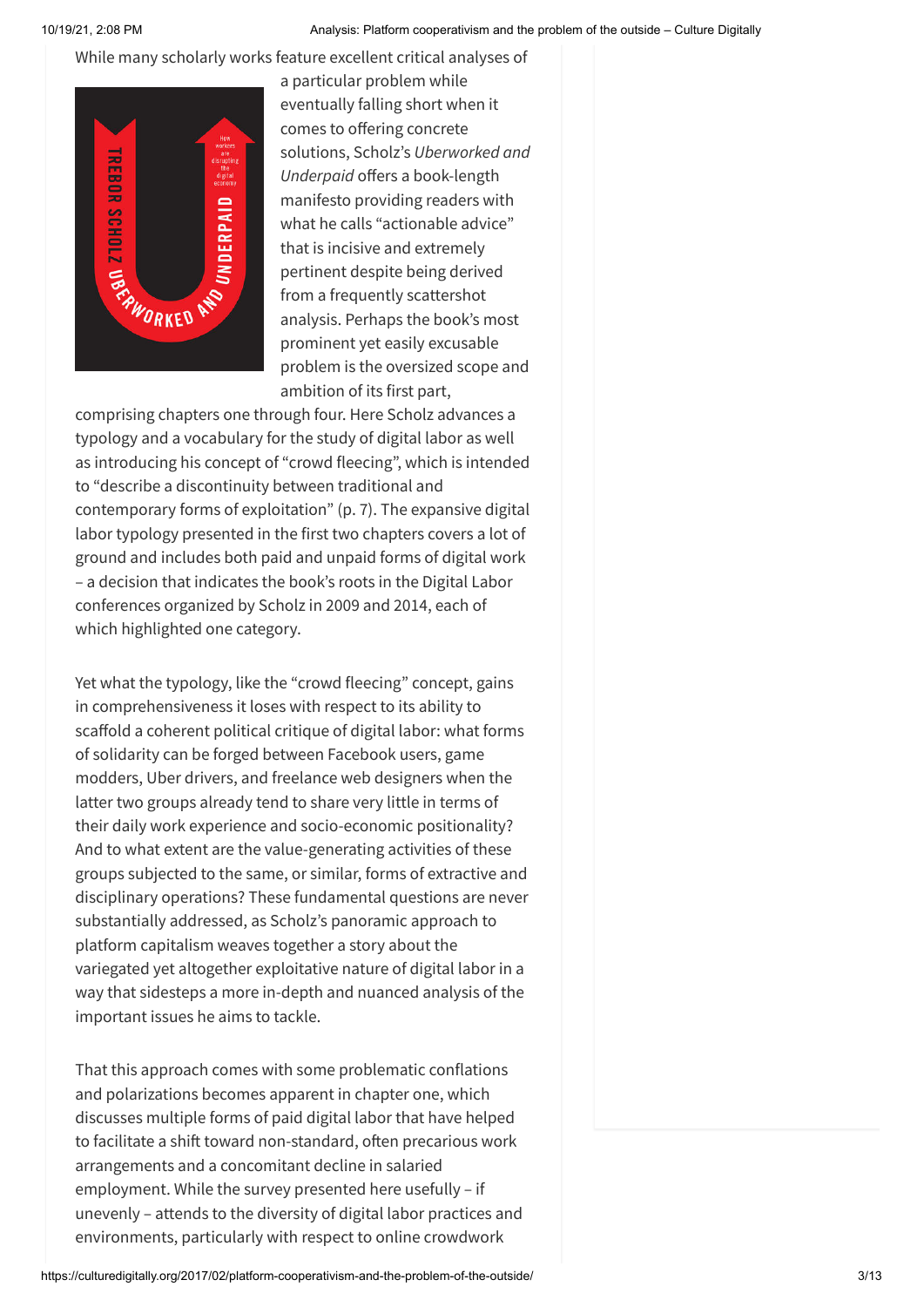and on-demand services delivered in physical settings, it also paradoxically lumps together different platforms under these two categories, whose business models and "templates of work" are primarily identified with Amazon Mechanical Turk (AMT) and Uber/TaskRabbit. For example, little effort is made to distinguish online labor markets like Upwork from AMT in terms of worker experiences, required skills and educational level, motivations, earnings, or modes of contracting (p. 40-41). Likewise, digital marketplaces like Etsy and Shapeways are oddly associated with Uber's on-demand model, which together with AMT embodies an "extractive sharing economy" that is then positioned over and against a "genuine" sharing economy based on the cooperative model (p. 42-45). Aside from eliding important differences between these platforms and the economic activities they orchestrate, such indiscriminate moves also leave beyond consideration a whole range of platform businesses that fall somewhere in between these polar opposites.

More generally, Scholz's analysis – along with those of authors like Steven Hill and Douglas Rushkoff, presented in *Ours to Hack and to Own* – tends to rely on a simplified imaginary that renders value extraction and value creation as mutually exclusive, even though a corporate platform's ability to capture value depends to a significant degree on how well it manages to facilitate the value-generating activities of its users – whether they are selling goods, renting out their labor, or their home. In fact, the typology established in the first chapter would have been fortified analytically if it had included a distinction between labor and capital platforms, as was done in a [report](https://www.jpmorganchase.com/corporate/institute/document/jpmc-institute-volatility-2-report.pdf) on the platform economy by the JPMorgan Chase Institute. (Also, see [this report](http://publications.jrc.ec.europa.eu/repository/bitstream/JRC101279/jrc101279.pdf) by the European Commission's Joint Research Centre and [this recent Pew report](http://www.pewinternet.org/2016/11/17/gig-work-online-selling-and-home-sharing/) for other basic yet useful typologies.)

Where chapter one ends with a plea for "decent digital work" that is protected by law, includes social benefits – or at least ensures "employee-like rights for all" (p. 54) – and earns both dignity and a living wage, chapter two takes a different direction by extending Scholz's typology of digital labor with a discussion of various forms of unremunerated work. What follows is another sprawling survey that covers everything from "data labor" on social media to the "hope labor" of freelance writers and interns, and while Scholz touches on numerous critical issues with respect to the exploitation of online productive activities and the blurring of labor and leisure, doing so may in fact hinder the development of a coherent political critique of digital labor by conflating the struggles of "uberworked and underpaid" gig workers – which take place within a context of labor market reform, precarization, and a contested future of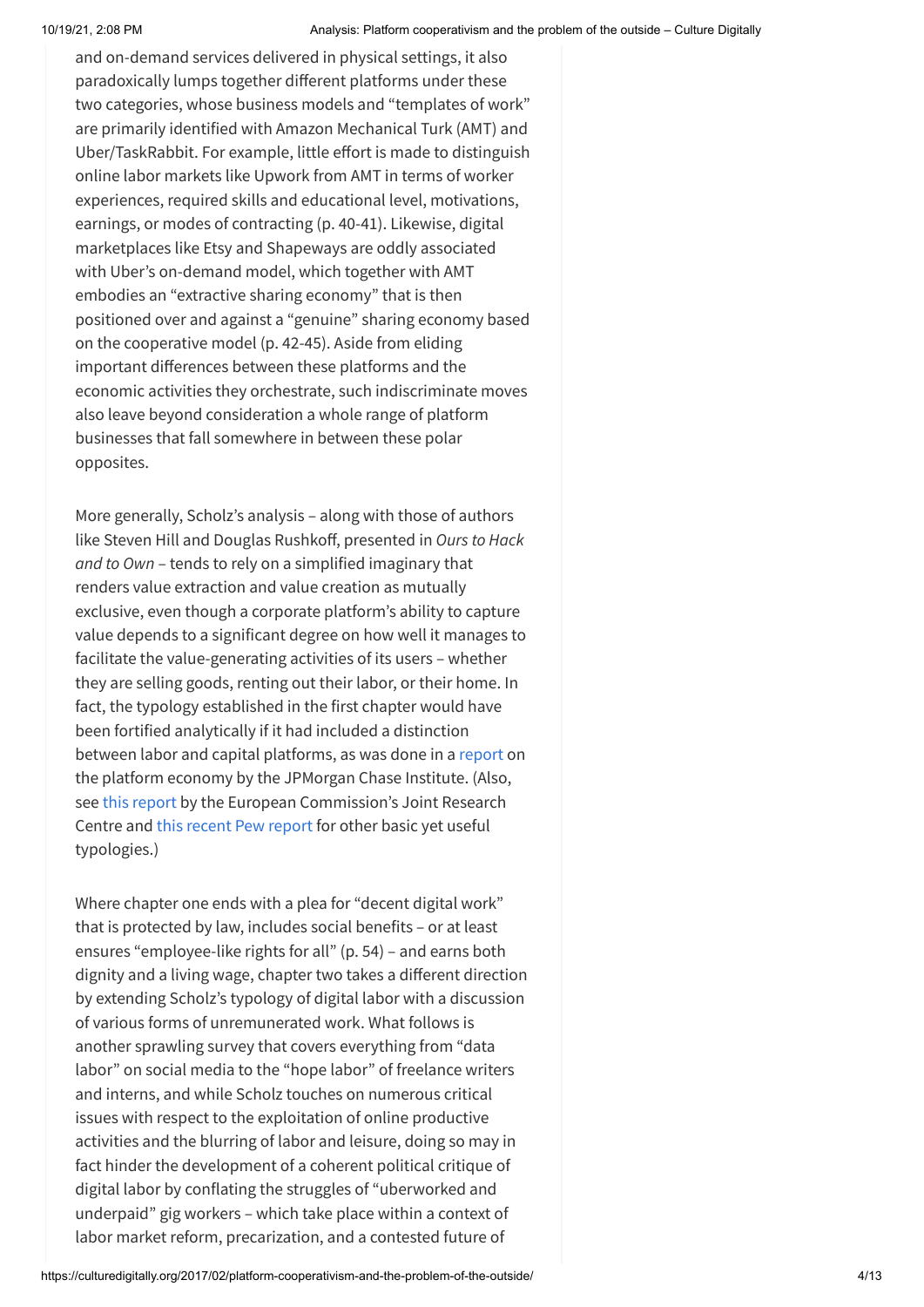work – with struggles to redefine what constitutes labor in the digital economy.

Despite the fact that both struggles respond to the increasingly complex and roving regime of accumulation that drives platform capitalism and are in that sense correlated, the objective of the former is to circumscribe and organize labor in order to protect the status of employment as well as the livelihoods of workers (e.g. through legislation), whereas the latter expands the parameters of labor to such a degree that its organization along lines of worker solidarity becomes extremely difficult. Indeed, the "dotted line" Scholz has drawn around the concept of digital labor creates a space so expansive that it actually undermines his commendable project to counter "a surrender of the language of labor", as he describes it in chapter three. As he writes: "Not talking of labor is likely to depoliticize the discussion by disconnecting it from traditional labor practices and the accomplishments, sacrifices, and lessons from organized labor" (p. 106). But how does this history speak to the experience of Facebook users or Star Wars fans sharing their contributions online? Sure, like (under)paid crowdworkers these heterogeneous groups are all subjected to "crowd fleecing", which Scholz in chapter four defines as the "real-time exploitation of millions of workers and netizens by a small number of companies online" (p. 109), but does this blanket term sufficiently account for the diverging business models and techniques of exploitative value capture it attempts to contain? And, most importantly here, can it spark the collective imagination enough to mobilize these workers *and* netizens against the common enemy of platform capitalism? What investments and sacrifices will have to be made and who will be prepared to make them? At the end of part one, Scholz closes with a crucial observation that seems to run counter to his totalizing effort: "Each form of digital work carries a different degree of violence, its own level of expropriation and cruelty; and it opens up new avenues for solidarity" (p. 122).

The most important new avenue for solidarity developed in this book is platform cooperativism. After having addressed the inadequacies of existing labor laws and making a case for a bill of rights for all platform workers in chapter five, and having considered various modes of tactical refusal, withdrawal, and "selective engagement" as antagonistic responses to platform capitalism in chapter six, Scholz dedicates most of his final chapter to an extended meditation on the opportunities and challenges of platform cooperativism. Here it becomes apparent that this notion, as he imagines it, is ultimately less about providing a comprehensive alternative to the monetization of user data on social media than about empowering workers by creating fair and democratically governed infrastructures for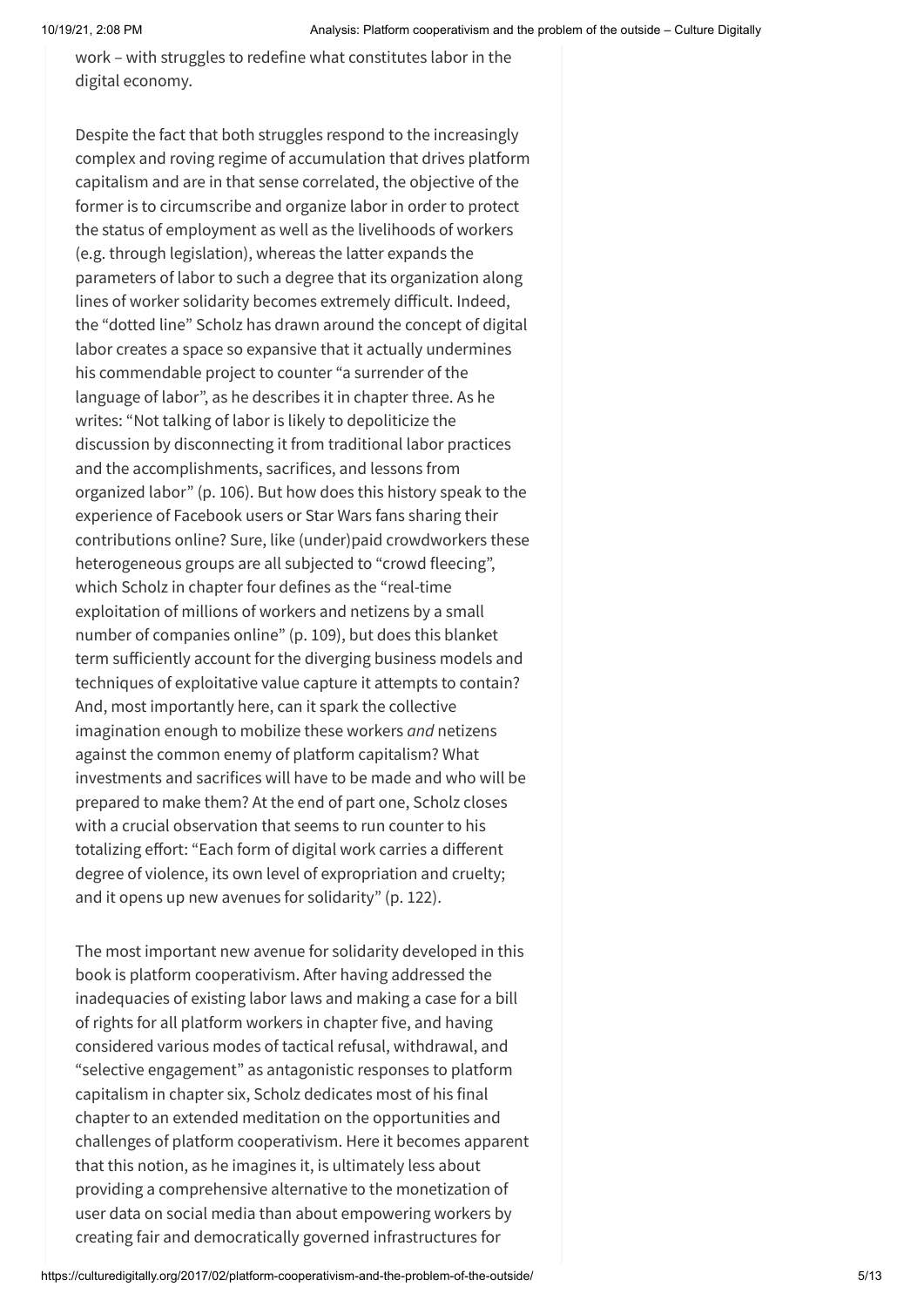paid platform labor – and for collaborative value creation more generally. In Scholz's vision, platform cooperativism embodies a different future of work and emerges alongside various new activist initiatives and worker associations, such as inventive unions and guilds, all of which constitute the foundations of a new "solidarity economy". What platform cooperativism adds to this economy is the combination of an organizational structure with a storied tradition (the cooperative model) and a relatively novel computational architecture that doubles as a business model (the platform), which together promise to transform how value is produced and distributed in the digital economy. Collective ownership of the means of production is a central tenet of the movement that has materialized around the concept, as is the operational autonomy that comes with it. However, as I will argue below, it is this idealization of autonomy in some segments of this emerging and variegated movement that presents platform cooperativism with one of its biggest challenges with respect to its ability to offer a sustainable alternative to platform capitalism.

Just as there are various types of cooperatives in terms of economic activity and governing structure (e.g. those governed by consumers, producers, workers, or a combination of different stakeholder groups in a multi-stakeholder cooperative) there are also different kinds of platform coops. Scholz advances a provisional typology that includes a number of actually existing platforms, most of which return in the more expansive "showcase" sections of *Ours to Hack and to Own*, but also discusses some initiatives and formats that haven't yet surpassed the speculative phase. While [Loconomics](https://loconomics.com/) (a San Francisco-based cooperatively owned app for booking local services delivered by freelancers), [Fairmondo](https://www.fairmondo.de/) (a Berlin-based cooperatively owned online marketplace for goods), [Coopify](http://www.upandgo.coop/) (a NYC-based app that connects low-income worker coops to clients needing home services, currently in beta phase as "Up & Go"), and [Resonate](https://resonate.is/) (a Berlin-based cooperatively owned streaming music service) all demonstrate that platform cooperativism is much more than a worthy idea, the hopeful yet tentative visions of city- and union-backed platforms – and of decentralized p2p coops – suggest that there is still enormous potential for growth and development.

Yet how will the movement progress beyond the salutation of its small batch of "flagship" platforms/apps in order to meet its grand ambitions? Progress is certainly happening everywhere, but to what extent can the movement's members and supporters agree on the shape, scope, and prioritization of these ambitions? For instance, is platform cooperativism about the platformization of existing coops, augmenting and (re)organizing its daily operations (see Coopify/Up & Go), or is it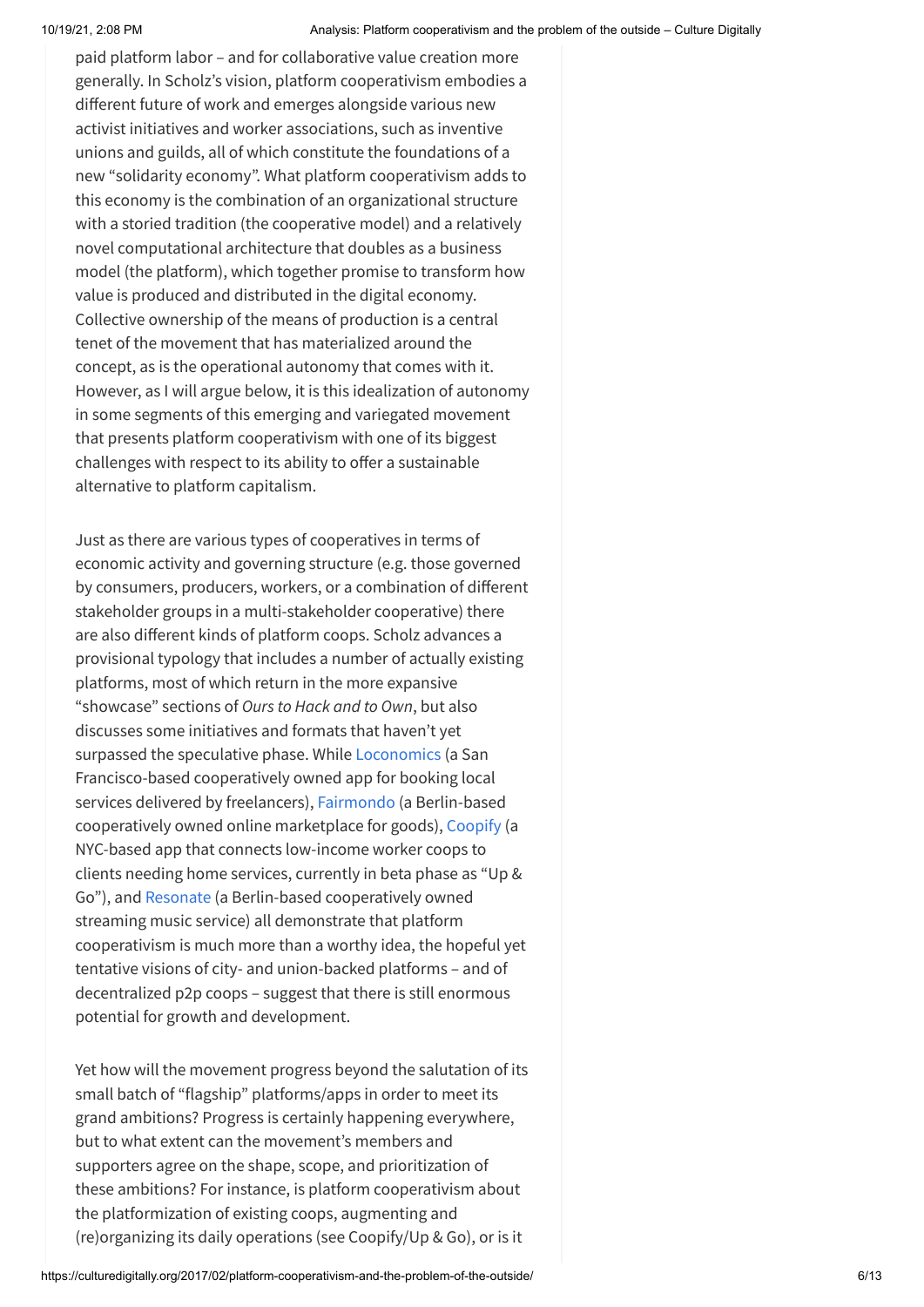rather about the "cooperatization" of digital platforms, which collectivizes their ownership and governance model (see Fairmondo and Resonate)? Likewise, should platform cooperativism focus on improving existing labor processes, relations, and conditions by implementing digital tools and infrastructures, or is it more important to dedicate resources to the development of new modes of decentralized value creation and distribution – for instance in the form of cryptocurrencies or digital credit systems? The answer to these questions may very well be "both", as these choices are not mutually exclusive and the movement has been heterogeneous from the start, but I believe such questions are nevertheless worth asking because they point to the kind of future platform cooperativism intends to strive for and who will be included in its struggles.

Scholz, for his part, offers ten principles for platform coops which function both as a set of general objectives and an ethicopolitical compass:

- 1. Ownership (collectively owned platform coops governed by its member-owners)
- 2. Decent pay and income security
- 3. Transparency and data portability
- 4. Appreciation and acknowledgment
- 5. Co-determined work (i.e. involve workers in platform design)
- 6. A protective legal framework (that given platform coops a chance to compete on the market)
- 7. Portable worker protections and benefits
- 8. Protection against arbitrary behavior
- 9. Rejection of excessive workplace surveillance
- 10. The right to log off

Rather than reflecting on each of these principles individually, I want to turn to *Ours to Hack and to Own* in order to examine to what extent platform cooperativism will be able to follow up on Scholz's aspirations.



Overall, I see a significant discrepancy between the major problems of job insecurity, worker precarity, and social inequality addressed by Scholz in *Uberworked and Underpaid*, and the platform coop ecosystem showcased as a potential solution to these problems in the volume he has co-edited with Schneider. Most business initiatives and projects presented here do not seem to be well equipped for, or even primarily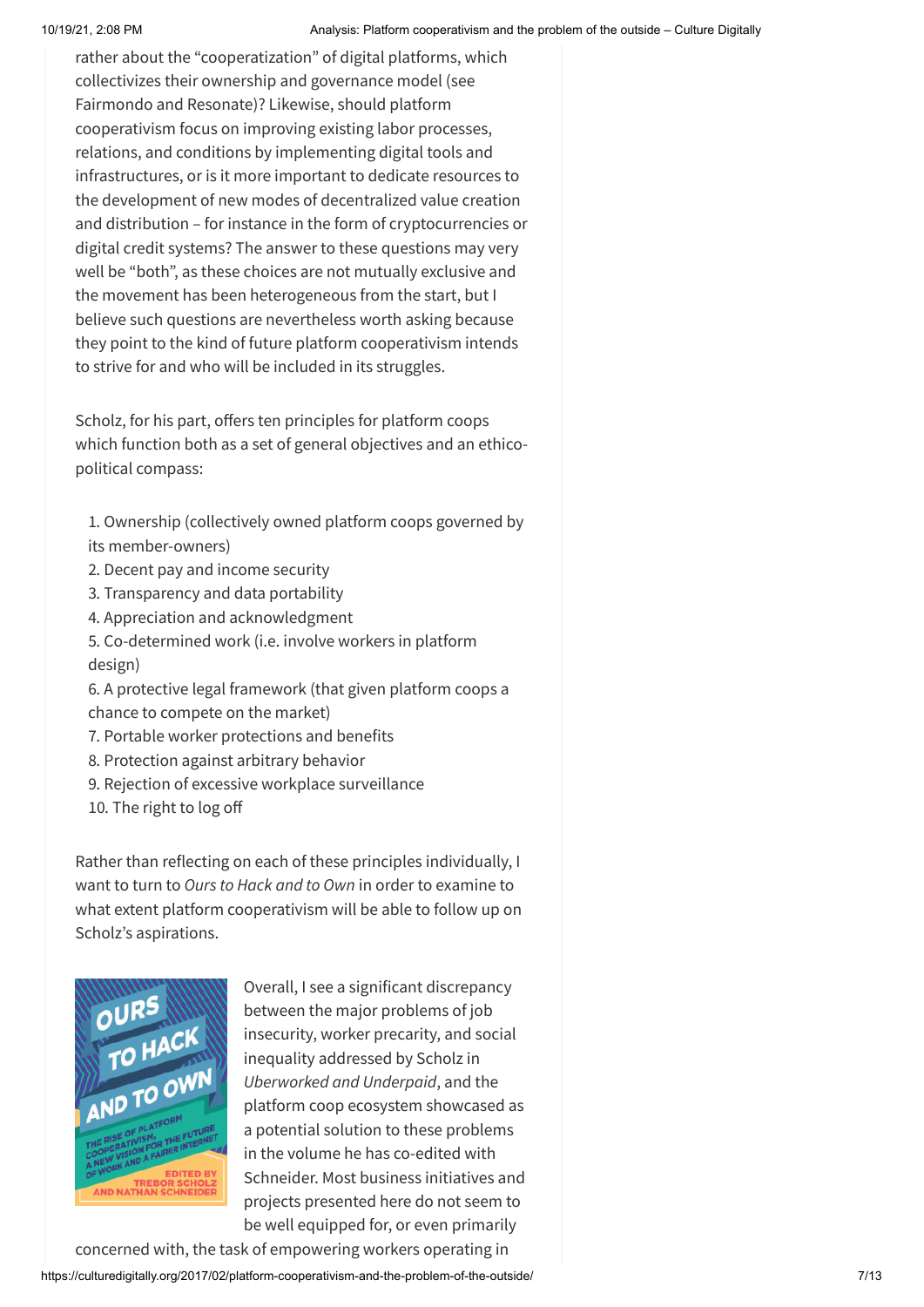low-income labor markets – those hit hardest by neoliberal economic reforms. For instance, very few are actual worker coops and it remains unclear how these ensure employment protections and benefits, protection against arbitrary behavior, or a stable income stream. As Schneider has noted [elsewhere](https://ioo.coop/2016/09/07/an-internet-of-ownership/):

*"[M]any in the latest generation of co-ops seem designed to free their members from the need for a job altogether. […] 'Open companies' (such as Gratipay, a crowdfunding platform) or 'open value networks' (such as Sensorica, which develops scientific instruments) seek to rely on no employees at all, but to create products by rewarding the contributions of participants through a distributed platform."*

Yet it is important to emphasize the difference between "open value networks" that thrive on alternative barter or credit systems and platform/app-enabled coops like Loconomics and Up & Go. While the former seeks to establish a self-sustaining, commons-oriented system that operates (more-or-less) autonomously from capitalist society, the latter cannot afford such autonomy because it has to improve workers' access to, and competitive advantage in, frequently low-income labor markets. As Yochai Benkler argues in his contribution to *Ours to Hack and to Own*:

*"Peer cooperativism, if it is to become part of the solution to the increased economic insecurity for the many in the twenty-first century, must be able to sustain cooperation while charging customers and users a price and fairly distributing the proceeds among the peers. This is a challenge that commons-based peer production did not face." (p. 93)*

This is because commons-based peer production, to quote Benkler once more, "has thrived on pooling voluntary contributions of participants who had other means of making a living" (ibid.). His comments point to the class privileges subtending ambitions that model the future of platform cooperativism on commons-based digital networks supporting peer value creation, such as those articulated in contributions by David Bollier, Michel Bauwens and Vasilis Kostakis, and Mayo Fuster Morell. Despite the "enormous value" that could be "unleashed" by "distributed, autonomous production" (Bollier, p. 71), we should take to heart the outcomes of Juliet Schor's [research,](https://www.bc.edu/content/dam/files/schools/cas_sites/sociology/pdf/ParadoxesOfOpenness.pdf) which shows that the sites of such production are rife with gender, race, and class inequalities. As she notes in her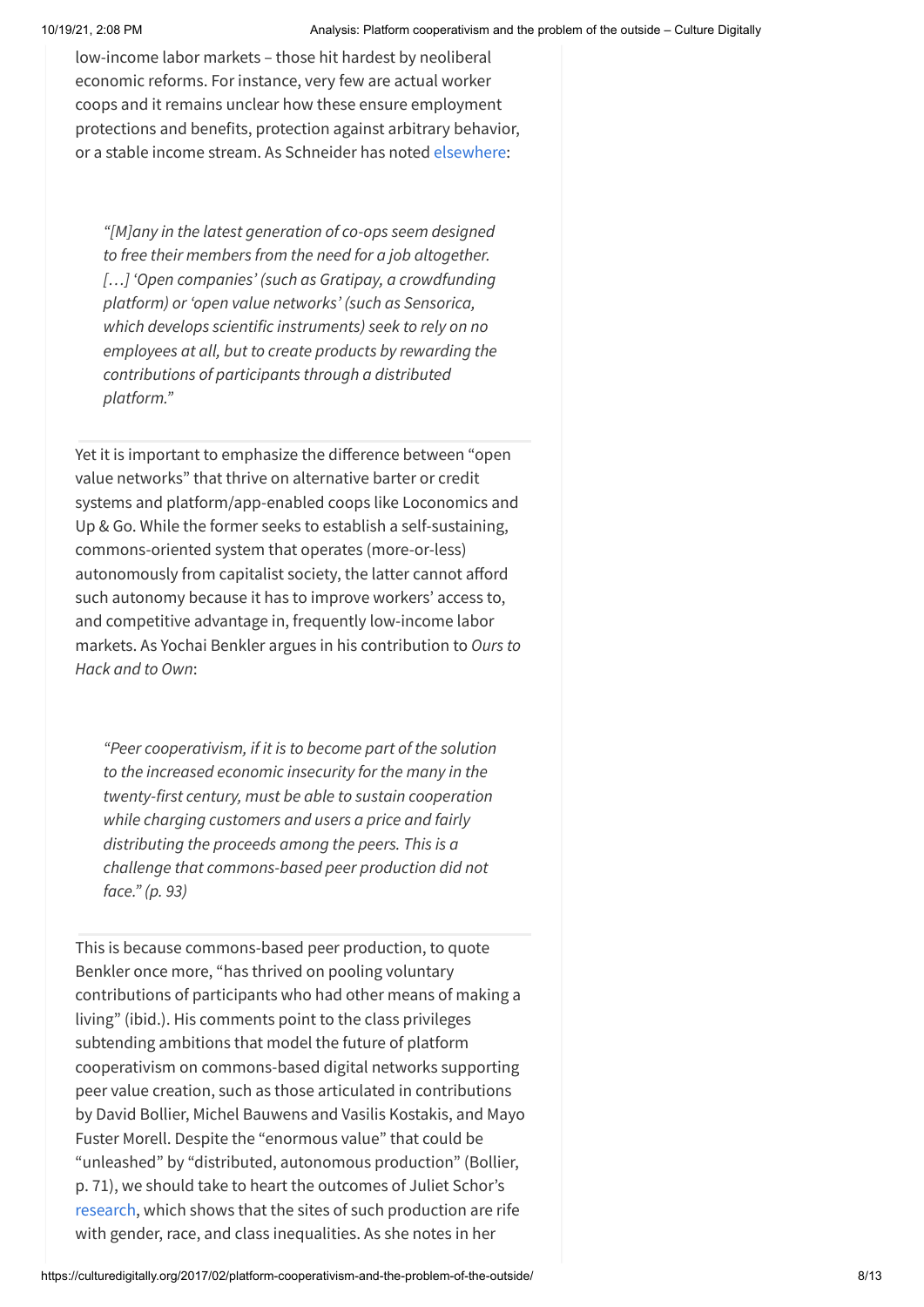incisive contribution, participants in these sites tend to be predominantly white and highly educated, suggesting how "open" networks of collaboration and co-creation (of knowledge, software, data, or physical goods) cannot avoid their own, often disavowed, exclusions: who has access to these networks?; who is encouraged and enabled to participate in – and reap the benefits of – the commons?; who is invited to join a project and whose collaboration remains a yet-to-be-realized projection? Moreover, such networks generally adhere to an order of worth that holds the figure of the independent "creator/producer" in much higher regard than that of the worker who depends on markets for reproductive/maintenance labor. Again, this raises questions about who is included in platform cooperativism's struggle for a more equitable future and what this future will look like in practice.

Whether platform cooperativism can meet its ample ambitions will ultimately depend on how well it navigates three vital "problem spaces": (1) self-government; (2); financing/resource acquisition; and (3) market competition/value proposition. With respect to self-government and its organizational structure, several contributors link the transformative power of cooperative businesses to collective ownership and democratic decision-making. This demands an entirely different approach to running a business, as the primary goal becomes to benefit its community of member-owners instead of just its executives and shareholders. As Janelle Orsi argues, cooperatives are not a "plugin" but a "completely different operating system" (p. 96). Crucially, what cooperatives share with digital platforms – that other operating system – is that their value/success depends on their user base and the value it generates. But where corporate platforms thrive on extraction, coops prosper through the equitable (re)distribution of both value and voice.

When combining the two into platform cooperativism, however, how will this fair distribution of decision-making power hold up in the face of another key platform feature: its ability to scale up? Processes of collective self-government will be more feasible and frictionless when a coop is small, local, and relatively homogeneous. In contrast, platform coops looking to reap the economic benefits of scaling up in a digital economy will need to accommodate a wider range of member identities, needs, and interests, which will be more difficult to align and may encumber the distributed decision-making process. To quote Schneider's [insightful article](https://ioo.coop/2016/09/07/an-internet-of-ownership/) again:

*"Traditional lines that distinguish worker-owned, consumer-owned, or producer-owned co-ops tend to blur in a platform economy where much of a platform's value*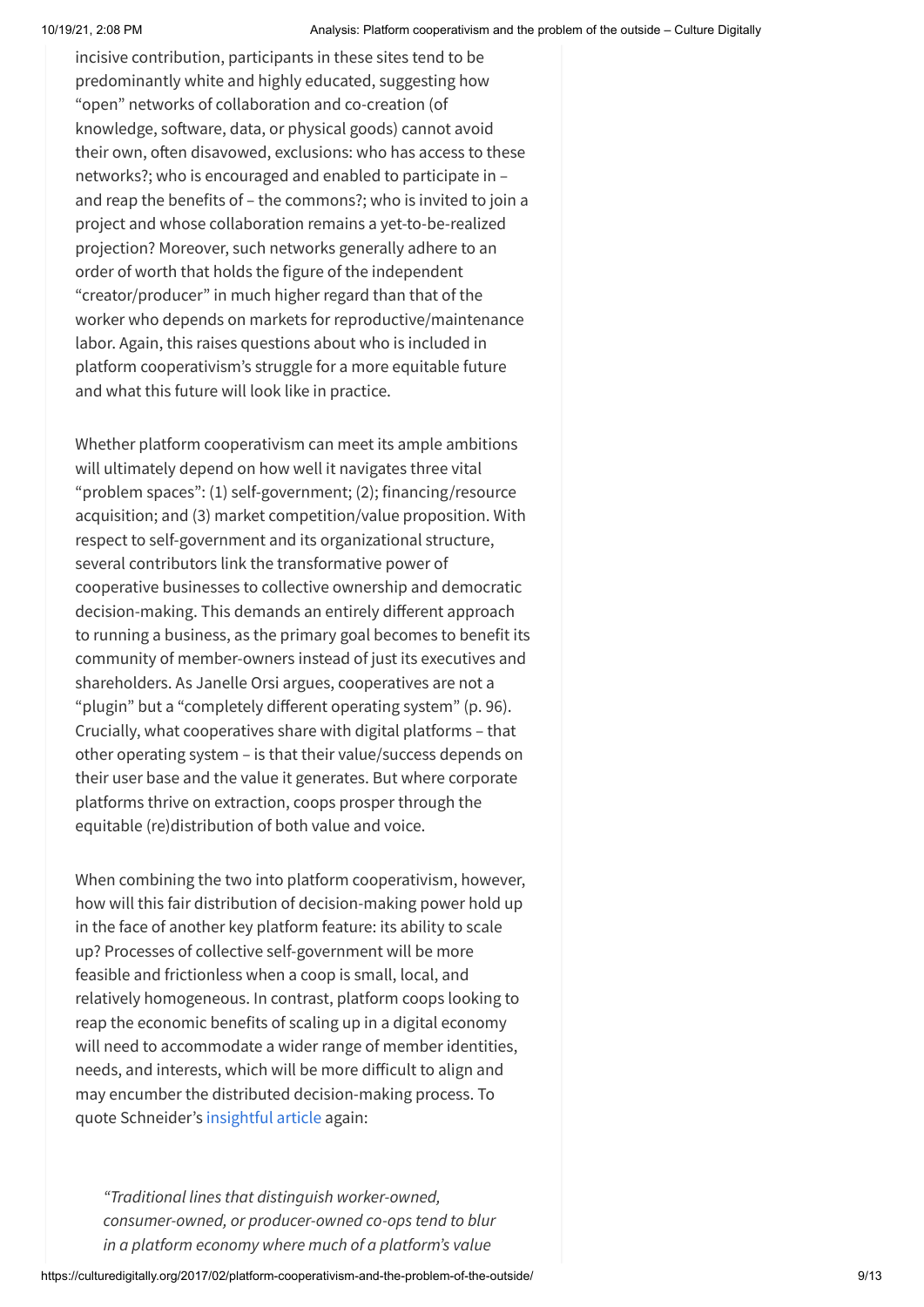*comes from the contributions and resources of people who are not the company's employees. Many emerging platform co-ops have opted for multi-stakeholder models that encompass various classes of co-owners, such as employees, users, and customers."*

Aside from the basic question of how to get a diverse platform[mediated workforce with varying motivations as well as levels o](https://hbr.org/2016/11/what-motivates-gig-economy-workers)f dedication and productivity committed to the project of cooperativism, which requires extra time and effort, the inclusion of other classes of co-owners according to the multistakeholder model adds additional pressure on the governability of platform coops. Multi-stakeholder coops only succeed when their inherent conflicts of interests are ultimately reconcilable (i.e. when stakeholders share enough in common to create a sense of solidarity), which will become more difficult as (1) the number of member-owners rises, (2) they are geographically dispersed, and (3) there are stark divisions along intersecting lines of class, race, and gender. Now of course these are some of the basic problems facing any large-scale democratic institution, but that is exactly my point. As Melissa Hoover writes in her important contribution, (platform) coops "sit squarely at the intersection of values and markets, organizing and business, community institution and economic engine" (p.108). As such, and if it is to live up to its promise, platform cooperativism will have to promote the creation of scalable and frictionless commercial user experiences while navigating (instead of erasing) the frictions inherent to its democratic ownership model.

This is surely a tall order, and there will be temptations to automate and expedite the process of collective decisionmaking through distributed technologies such as the blockchain, whose popularity coincides with the waning trust in public institutions. Yet while blockchain technologies could certainly assist platform coops in numerous daily activities that would benefit from a distributed ledger which publicly stores all kinds of contractual agreements, it is critical to underscore that these are essentially accounting technologies of formalization and trust-substitution that operate on the basis of consensus and thus cannot solve *the political problem of attempting to establish consensus from a scene of dissensus*. This is why I so thoroughly appreciated Rachel O'Dwyer's contribution, where she notes that "[l]ike a lot of peer-to-peer networks, blockchain applications conflate a technical architecture with a social or political mode of organization" (p. 231). Platform cooperativism should stay clear of these techno-solutionist imaginaries, which substitute smooth technocratic governance for the much messier reality of democratic self-government.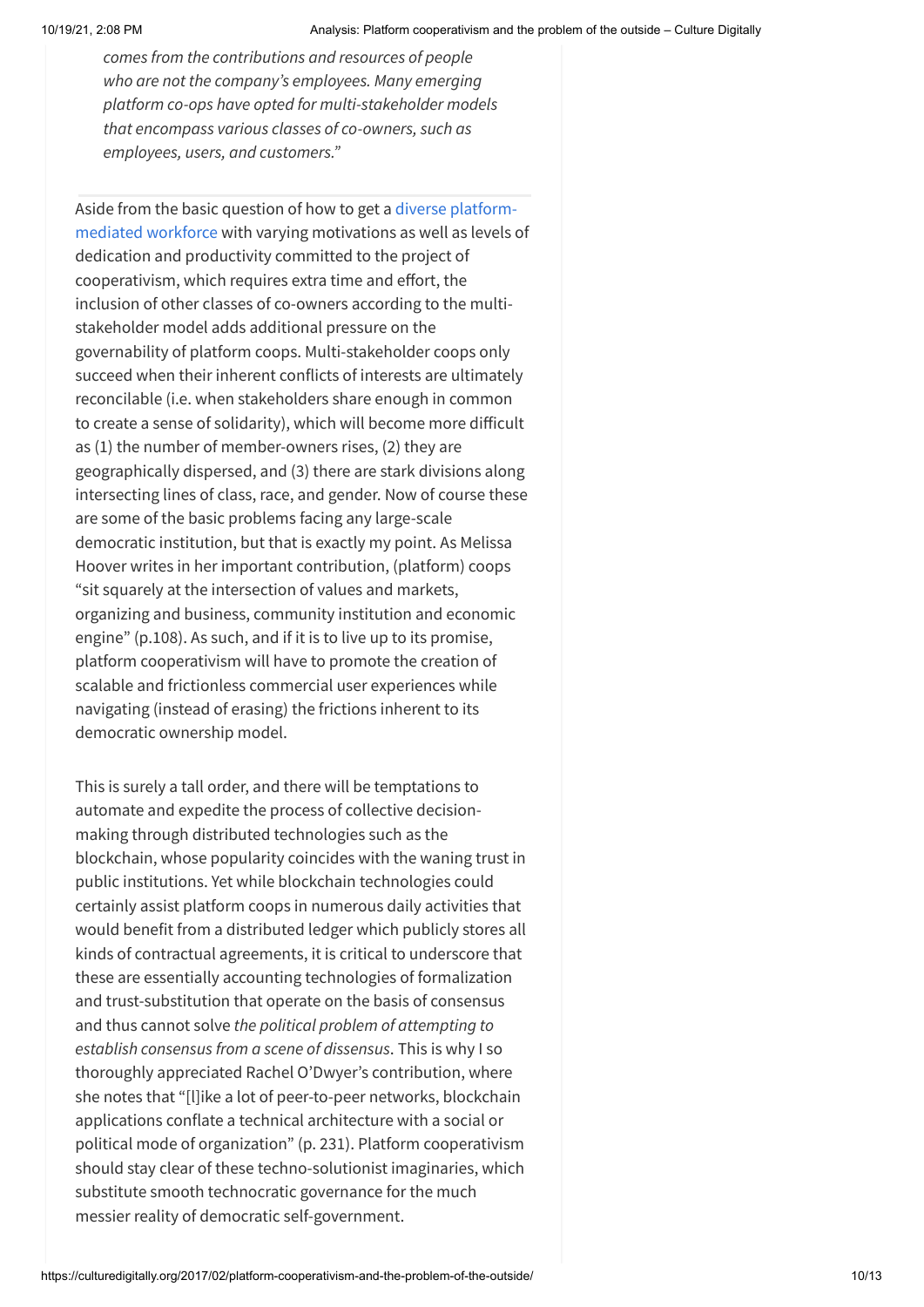Whereas the first "problem space" pointed to struggles inherent to democratic decision-making, the latter two return us to the role of ecosystems in the sustenance and survival of the movement, or what I would like to call the question of platform cooperativism's *outside*. There is a fundamental (albeit frequently implicit) tension between the drive for "distributed, autonomous production", shared by a segment of the movement's main protagonists and supporters, and the dependence on "external" institutions and resources. In this sense, autonomy can itself be understood as a form of enclosure: the enactment of a negative freedom from outside interference. What lies outside, in this view, is a system of failing state and market institutions that can no longer be expected to properly represent us or meet our needs. While there is certainly a lot of truth in this outlook, its corollary is more problematic: "we the people" can solve our own problems and reconfigure both production and social reproduction, if only we have the right tools – be it open source software or blockchain technology. But if we revisit Scholz's ten principles for platform cooperativism it quickly becomes clear that there are limits to what collectively owned and self-governed infrastructures can accomplish by themselves, especially with respect to the issues of financing/resource acquisition and market competition/value proposition.

To start with the former, *Ours to Hack and to Own* showcases twelve projects that offer resources ranging from tools for collaborative decision-making and investment-pooling to startup funds and an alternative banking system. Although some have already demonstrated their viability or even success and others look very promising, I couldn't help wondering whether these modest grassroots resources will be able to provide the kind of infrastructure and capital required for platform cooperativism to expand and flourish in an environment dominated by platform capitalism. This is also the feeling I had when reading the contributions on crowdfunding becoming "stewardship" (Spitzberg) and on building networks for "cooperative finance" (Martin, Rojas). While these initiatives do have the capacity to cultivate sustainable platform coop ecosystems on a small scale, they remain limited by the capital available within these relatively marginal networks – when compared to the networks of venture capital.

Moreover, the success of particular funding structures like cooperative finance depend on protective and incentivizing legal frameworks, which is why it is necessary for platform cooperativism to expand its ecosystemic strategizing beyond the parameters of crowd-sourced capital and open source tools. A number of contributors have already taken up this task, proposing more generative connections between platform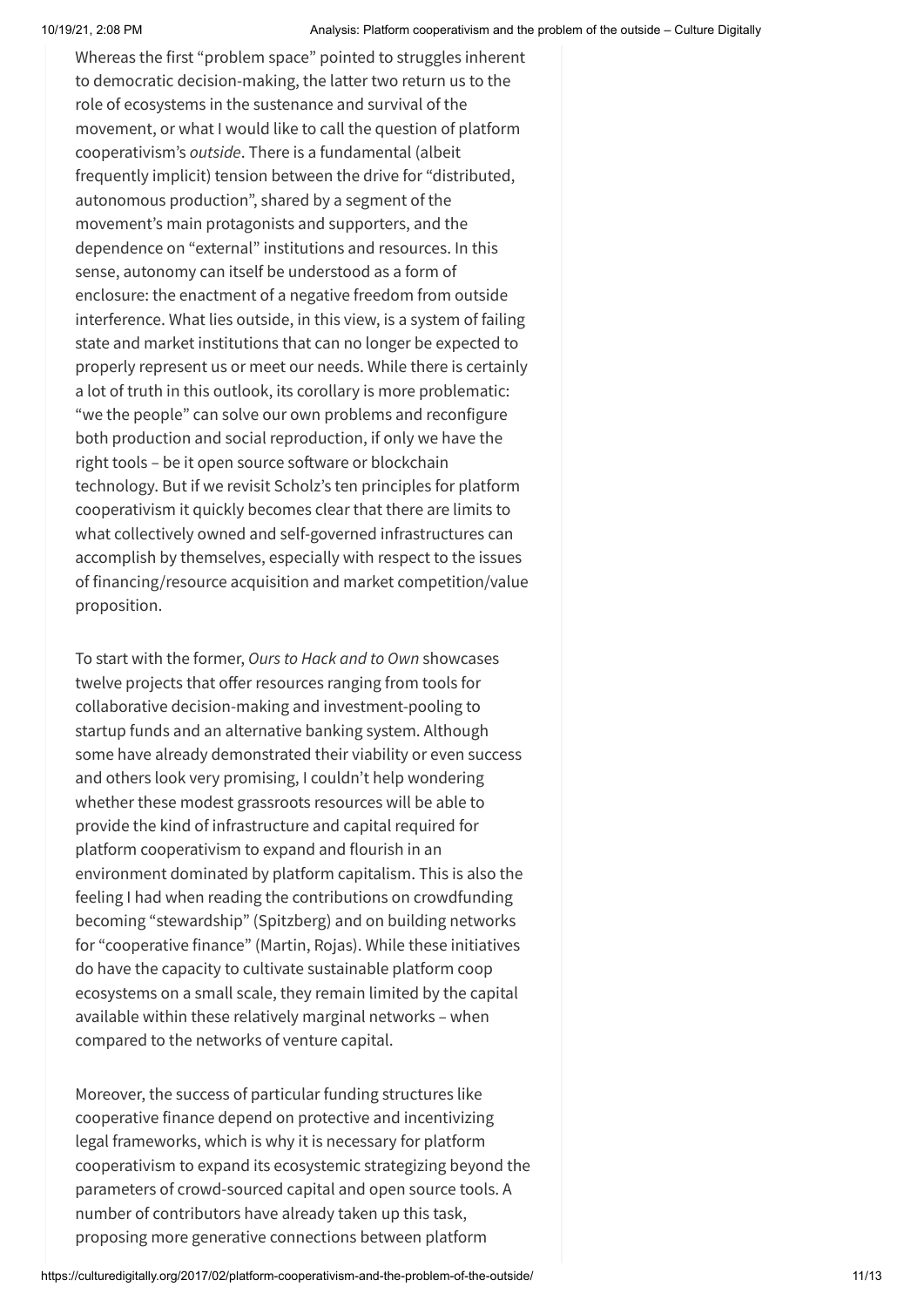coops and institutions whose material and immaterial resources could allow these coops to achieve success at a scale where they can compete with corporate platforms. Whether through new associations between cooperativism and unionism (Criscitiello, Peck), experimentation with supportive legal frameworks (Cherry), or the "re-municipalization" of platforms as public utilities (Bria), forging such new alliances is imperative because, as John Duda argues, "insisting on autonomy from government intervention and support means that the policies behind traditional economic development will continue to grind away, subsidizing corporations and leaving cooperatives to fend for themselves" (p. 185).

To reiterate Hoover's observation, cooperatives (platformmediated or not) are at once a social movement and a market intervention, which makes complete operational autonomy impossible. As businesses, coops need to compete on (labor) markets that open them up to a host of legal, economic, and administrative procedures and its attendant responsibilities. Ultimately, if platform coops are to have any success at all they will need a solid value proposition for its entire ecosystem, including non-member stakeholders such as regulatory entities and consumers of whatever product or service is marketed. Regardless of how a platform coop is governed and funded, and irrespective of its supporting institutional alliances, it is these consumers who will have to be convinced to leave their corporate service behind and adopt a new platform. Interestingly, however, the importance of having a convincing value proposition is hardly addressed in the collection. As Sundararajan (drawing on Schor's research) suggests, many platform coops are inclined to focus on shared value(s) rather than the creation of value. But when you aim to attract funding of any kind, or intend to collaborate with cities or communitybased organizations, the three most crucial questions to answer clearly are: (1) what need does your platform coop serve?; (2) how does it serve this need better than competing platforms?; and (3) what concrete value does it add – and for whom?

These are political questions as much as they are economic, however, and if the future of platform cooperativism is to fully move beyond what Duda calls "luxury cooperativism" then it would do well to more closely heed Scholz's ambitious yet indispensable principles. With this in mind, I want to close with the words of Saskia Sassen, which point to the politics of value propositions:

*"We must ask what we can do with current technologies but are not doing because of diverse reasons: lack of resources, lack of motivation, lack of interest in low-*